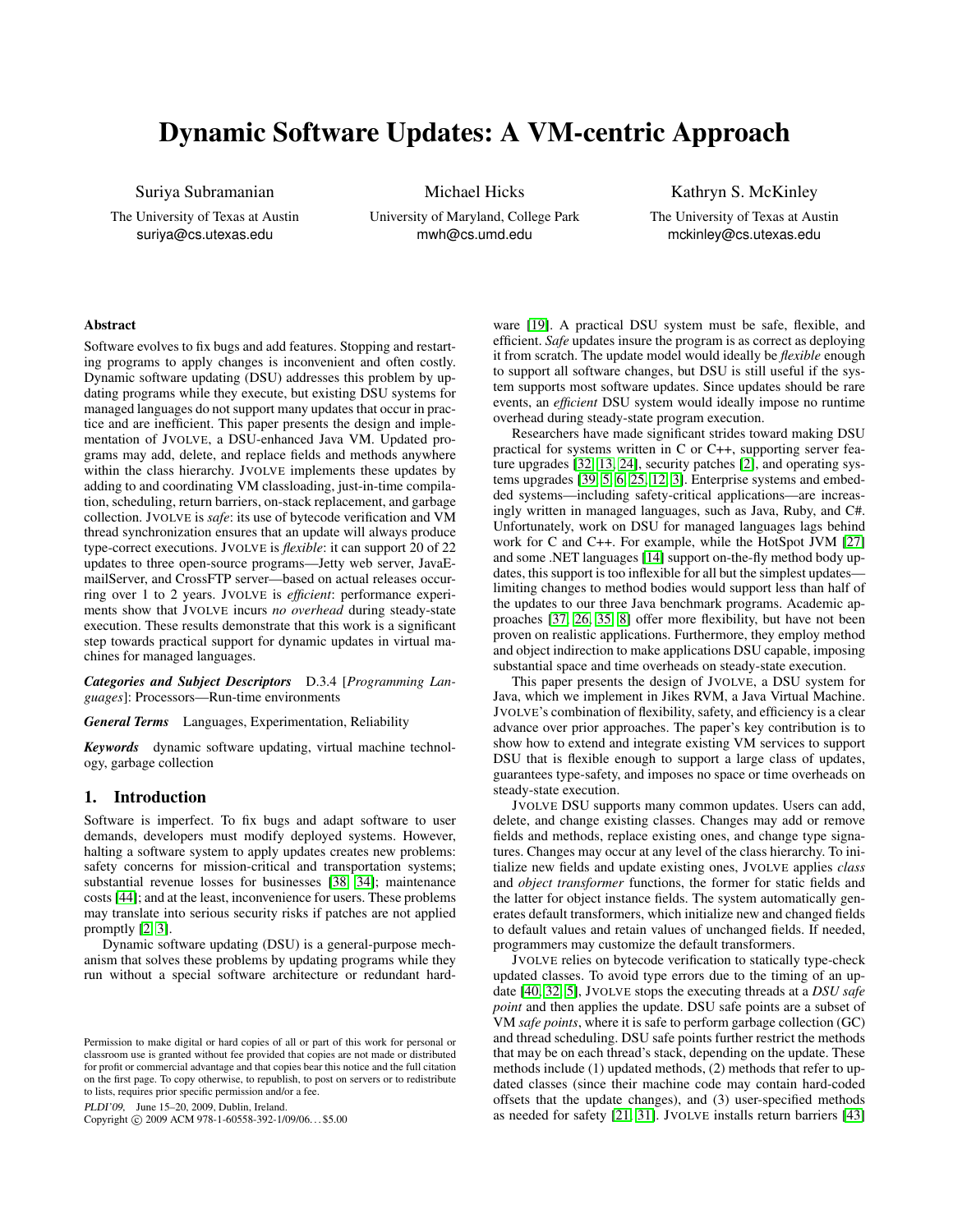on these methods to inform the run-time system when a running method returns, to speed up reaching a safe point. JVOLVE also applies on-stack replacement (OSR) to recompile methods in the second category even as they run, as long as they do not contain inlined updated methods. This approach does not guarantee JVOLVE will reach a DSU safe point, but in our multithreaded benchmarks it does in nearly all cases. More sophisticated thread scheduling support could attain greater flexibility [\[30\]](#page-11-16).

JVOLVE makes use of the garbage collector and JIT compiler to efficiently update the code and data associated with changed classes. JVOLVE initiates a whole-heap GC to find existing object instances of updated classes and initialize new versions using the provided object transformers. JVOLVE invalidates existing compiled code and installs new bytecode for all changed method implementations. When the application resumes execution these methods are JIT-compiled when they are next invoked. The adaptive compilation system naturally optimizes updated methods further if they execute frequently.

JVOLVE imposes no overhead during steady-state execution. During an update, it imposes overheads in classloading and garbage collection. After an update, the adaptive compilation system will incrementally optimize the updated code in its usual fashion. Eventually, the code is fully optimized and running with no additional overhead. The zero overhead in steady-state execution for a VMbased approach is in contrast to DSU techniques for C and C++. These approaches must use a compiler or dynamic rewriter to insert levels of indirection [\[32,](#page-11-4) [35\]](#page-11-11) or trampolines [\[12,](#page-10-5) [13,](#page-10-2) [2,](#page-10-0) [3\]](#page-10-1), which add a constant overhead during normal execution.

We assessed JVOLVE by applying updates corresponding to one to two years' worth of releases of three open-source multithreaded applications: Jetty web server, JavaEmailServer (an SMTP and POP server), and CrossFTP server. We found that JVOLVE can successfully apply 20 of the 22 updates—the two updates it does not support change a method within an infinite loop that is always on the stack. Microbenchmark results show that the pause time due to an update depends on the size of the heap and fraction of transformed objects. Experiments with Jetty show that applications updated by JVOLVE enjoy the same steady-state performance as if started from scratch.

In summary, this paper's main contributions are (1) techniques to extend and integrate standard virtual machine services for managed languages to support flexible, safe, and efficient dynamic software updating services, (2) the design, implementation, and evaluation of JVOLVE, a Java VM with support for dynamic software updating. JVOLVE is distinguished from prior work in its realism, flexibility, technical novelty, and high performance. We believe our demonstration is a significant step towards supporting flexible, efficient, and safe updates in managed code virtual machines.

# 2. Dynamic Updates in JVOLVE

This section overviews JVOLVE's approach, what changes it permits, and how the developer participates in the process.

## <span id="page-1-1"></span>2.1 System Overview

Figure [1](#page-1-0) illustrates the dynamic update process. Assume that the VM is executing the current version of the program, whose code is depicted in the left top corner. Meanwhile, developers prepare a new version and fully test it using standard procedures. A developer then invokes JVOLVE's Update Preparation Tool (UPT) on the old and new versions. The UPT generates an update specification, which identifies new and updated classes, and a JvolveTransformers.java file that contains default *object* and *class transformer* methods.

Transformer methods take an object or class of the old version and initialize the corresponding object or class of the new version.



<span id="page-1-0"></span>Figure 1. Dynamic Software Updating with JVOLVE

The default transformers assign default values, such as zero and null, to new instance, reference, and static fields, and copy values for unchanged fields. Developers may customize the default transformers as necessary. We present an example update and transformer in Section [2.3.](#page-2-0)

The user signals the running VM to apply the update, and the VM loads the new class files and transformers and schedules the update. The VM scheduler signals an interrupt, which stops all threads at VM safe points, where it is safe to perform thread scheduling and garbage collection. JVOLVE then checks if the VM is at a *DSU safe point*. DSU safe points require that no thread's activation stack contains a *restricted* method. Restricted methods are of three categories: (1) methods changed by the update, (2) methods whose bytecode is unchanged but whose compiled representation may change, and (3) methods specified by the user. If restricted methods are on stack, the VM installs return-barriers for (1) and (3), and performs on-stack-replacement for (2) to reach a DSU safe point. Section [3.2](#page-3-0) describes this process in detail.

Once all application threads have synchronized at DSU safe points, JVOLVE applies the update. It first invalidates the compiled versions of all changed methods. These methods are recompiled as needed—the adaptive JIT compiler will generate code the next time the program invokes an invalidated method, and may optimize it further, if the program executes it frequently. The VM then invokes the class transformers. Finally, the VM initiates a full copying garbage collection. It piggybacks on the garbage collector to detect all existing objects whose classes change. It allocates objects that conform to the new type declarations, and performs object transformations to populate the new objects with valid state. At this point, the update is complete.

#### 2.2 Programmer Update Model

We have designed a flexible, yet simple update model that supports updates that we believe are important in practice.

Programmers may change method bodies. Method body updates are the simplest and most commonly supported change [\[27,](#page-11-8) [14,](#page-10-6) [17,](#page-10-8) [20,](#page-11-17) [35,](#page-11-11) [39,](#page-11-6) [22\]](#page-11-18), because DSU systems can preserve type safety by simply invoking the new method the next time the program executes the method. However, restricting updates to method bodies prevents many common changes [\[29\]](#page-11-19). Section [4](#page-6-0) shows that over half the releases of Jetty, JavaEmailServer, and CrossFTP change more than just the method bodies.

Programmers may also change class signatures in various ways. They may change method signatures, e.g., by changing the type or number of method arguments. They may add or delete instance and static field members and change the types or access modifiers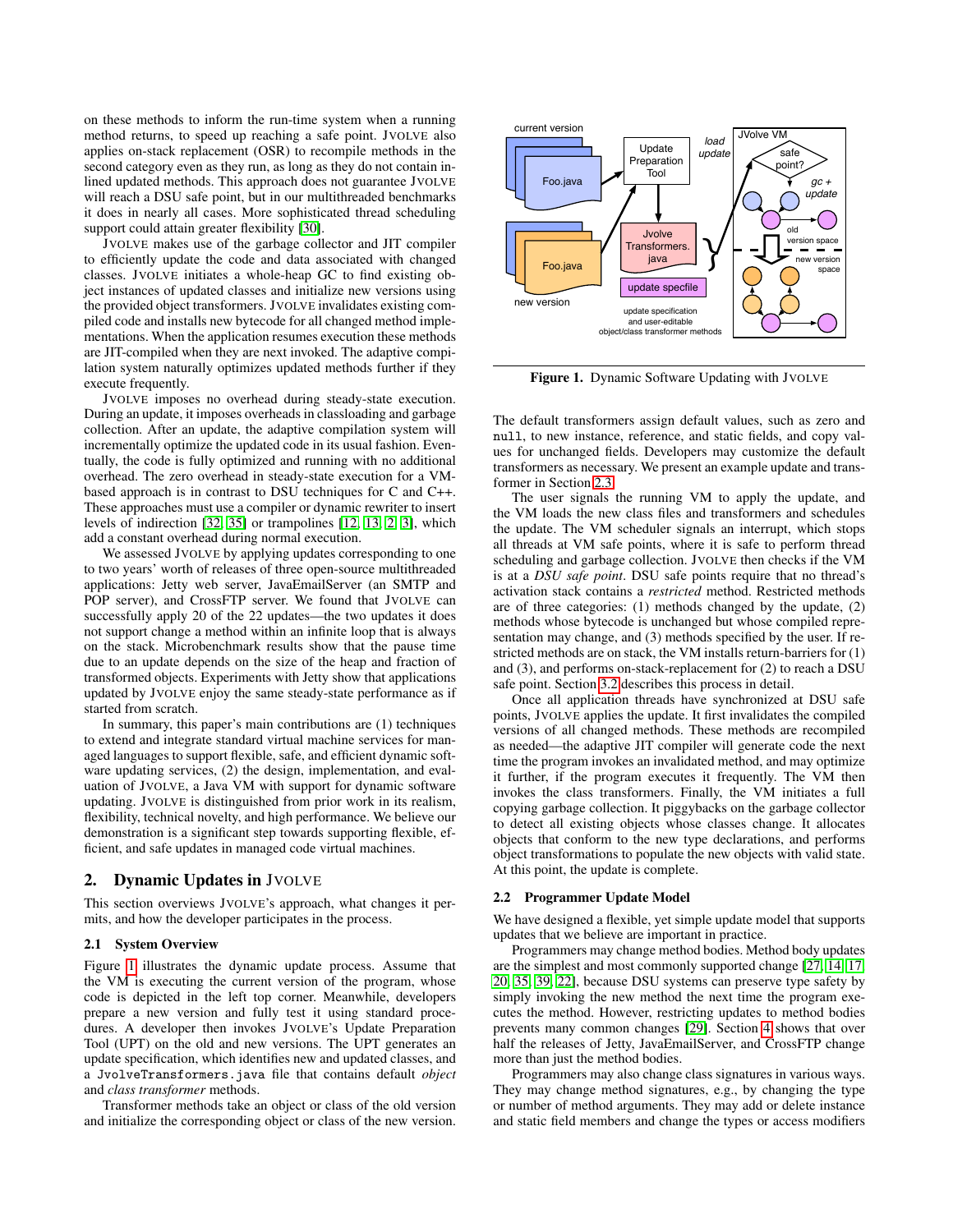```
public class User {
 private final String username, domain, password;
 private String[] forwardAddresses;
 public User(...) {...}
 public String[] getForwardedAddresses() {...}
 public void setForwardedAddresses(String[] f) {...}
}
public class ConfigurationManager {
 private User loadUser(...) {
     ...
     User user = new User(...);
    String[] f = \ldots;user.setForwardedAddresses(f);
    return user;
 }
}
                                                      public class User {
                                                        private final String username, domain, password;
                                                        private EmailAddress[] forwardAddresses;
                                                        public User(...) {...}
                                                        public EmailAddress[] getForwardedAddresses() {...}
                                                        public void setForwardedAddresses(EmailAddress[] f) {...}
                                                      }
                                                      public class ConfigurationManager {
                                                        private User loadUser(...) {
                                                           ...
                                                           User user = new User(...);EmailAddress[] f = ...;user.setForwardedAddresses(f);
                                                           return user;
                                                        }
                                                      }
                   (a) Version 1.3.1 (b) Version 1.3.2
```
<span id="page-2-1"></span>Figure 2. Example changes to JavaEmailServer User and ConfigurationManager classes

of existing members. These changes may occur at any level of the class hierarchy. For example, programmers may delete a field from a parent class and this change will propagate correctly to the class's descendants. We rely on the bytecode compiler to ensure that the resulting program is type-safe, e.g., there are no more accesses to the deleted field in the program. JVOLVE does not support permutations of the class hierarchy, e.g., reversing a super-class relationship. While this change may be desirable in principle, in practice, it requires sophisticated transformers that enforce update ordering constraints. None of the program versions we examined make this type of change.

*Example.* Consider the following update from JavaEmailServer, a simple SMTP and POP e-mail server. Figure [2](#page-2-1) illustrates a pair of classes that change between versions 1.3.1 and 1.3.2. These changes are fully supported by JVOLVE. JavaEmailServer uses the class User to maintain information about e-mail user accounts in the server. Moving from version 1.3.1 to 1.3.2, there are three differences. First, the method loadUser fixes some problems with the loading of forwarded addresses from a configuration file (details not shown). This change is a simple method update. Second, the array of forwarded addresses in the new version contains instances of a new class, EmailAddress, rather than String. This change modifies the class signature of User since it modifies the type of forwardedAddresses. Finally, the class's setForwardedAddresses method is also altered to take an array of EmailAddresses instead of an array of Strings, and code from loadUser accommodates this change as well.

# <span id="page-2-0"></span>2.3 Class and Object Transformers

For classes whose signatures have changed, an object transformer method initializes a new version of the object based on the old version. For example, consider a class List with field next of type List and an update that adds a new int field x to List. The object transformer's job is to modify each object instance of type List to conform to its new class definition. Class transformers serve a similar purpose and update static fields, rather than instance fields. The UPT generates default class and object transformers automatically, retaining unchanged fields and initializing new or changed ones. The default object transformer for our changed List copies the next field from an old object to a transformed object and initializes x to zero, i.e, transformed.next = old.next and transformed.x = 0.

For our running example, the UPT identifies that the User and ConfigurationManager classes have changed, and produces default object transformers. The programmer elects to modify the object transformer for the class User, as illustrated in Figure [3.](#page-2-2)

```
public class v131_User {
 private final String username, domain, password;
  private String[] forwardAddresses;
}
public class JvolveTransformers {
 ...
 public static void jvolveClass(User unused) {}
 public static void
  jvolveObject(User to, v131_User from) {
    to.username = from.username;
    to.domain = from.domain;
    to.password = from.password;
    // default transformer would have:
    // to.forwardAddresses = null
    int len = from.forwardAddresses.length;
    to.forwardAddresses = new EmailAddress[len];
    for (int i = 0; i < len; i++) {
      String[] parts =
        from.forwardAddresses[i].split("@", 2);
      to.forwardAddresses[i] =
        new EmailAddress(parts[0], parts[1]);
}}}
```
<span id="page-2-2"></span>Figure 3. Example User object transformer

Object and class transformer methods are simply static methods in the class JvolveTransformers. The class transformer method jvolveClass takes an instance of the new class as a dummy argument; standard overloading in Java distinguishes the jvolveClass methods for different classes. (In our example, jvolveClass does nothing.) The object transformer method jvolveObject takes two reference arguments: to, the uninitialized new version of the object, and from, the old version of the object. We prepend a version number to the names of old classes to distinguish them from the new versions. Based on the UPT specification, but before the VM loads the JvolveTransformers class, the VM renames the old class in all its internal data structures. This renaming makes the class name space and the JvolveTransformers class type-correct. In our example, the VM renames the old version of User to class v131\_User, which is the type of the from argument to the jvolveObject method in the new User class. The v131\_User class contains only field definitions from the original class; all methods have been removed since the updated program may not call them, as discussed below.

A typical transformer initializes a new field to its default value (e.g., 0 for integers or null for references) and copies references to the old values. In the example, the first three lines simply copy the previous values of username, domain, and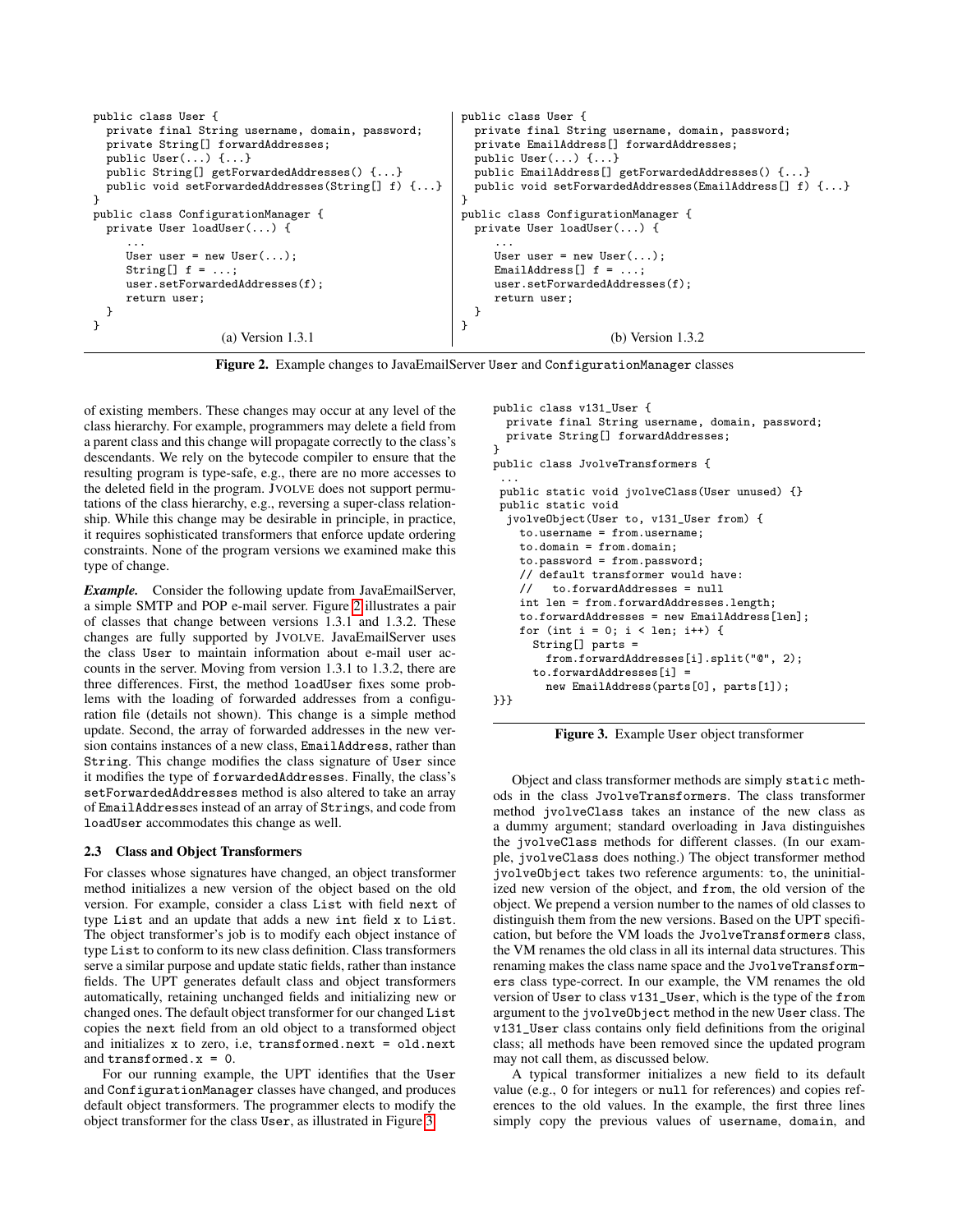password. A more interesting case is the field type change to forwardedAddresses. The default transformer function would initialize the forwardedAddresses field to null because of the type change. Here, the programmer has customized the function to instead allocate a new array of EmailAddresses and initialize them to the Strings from the old array.

Because the transformer class is separate from the old and new object classes, the Java type system would normally forbid the transformer access to their private fields. There is no obvious solution to this problem that conforms to the Java type system. We could define object transformers as methods of the old changed classes, which would grant access to the old fields, but not the new ones. Defining transformers as methods of the new changed class has the reverse problem. Also, the Java type system would disallow writes to final fields from within the transformer functions. To avoid these problems, we compile our separate transformation class with the JastAdd Java-to-bytecode extensible compiler [\[18\]](#page-10-9) using a simple extension we wrote that ignores access modifiers (e.g., private and protected) and allows methods to assign to final fields. Bytecode that ignores these modifiers would not normally verify, so we have to modify the VM to allow it in this special circumstance.[1](#page-3-1) The VM executes these Java functions normally, because they are otherwise standard Java. Since the transformation class is only active and available during the update, the VM may delete it after transformation. Separating transformers from updated classes avoids cluttered class files at run-time, and makes DSU more transparent to developers.

Supported in its full generality, a transformer method may reference any object reachable from the global (static) namespace of both the old and new classes, and read or write fields or call methods on the old version of an updated object and/or any objects reachable from it. JVOLVE presents a more limited interface (similar to past work [\[37,](#page-11-9) [26\]](#page-11-10)). In particular, the only access to the new class namespace is via the to pointer, whose fields are uninitialized. The old class namespace is accessible, with two caveats. First, fields of old objects may be dereferenced, but only if the update has not changed the object's class, or if it has, after the referenced objects are transformed to conform to the new class definition. Second, no methods may be called on any object whose class was updated. In Figure [3](#page-2-2) class v131\_User is defined in terms of the fields it contains; no methods are shown. As explained in Section [3.4,](#page-5-0) these limitations stem from the goal of keeping our garbage collector-based traversal safe and relatively simple. This interface is sufficient to handle all of the updates we tested.

An alternative programming model would be that transformers could dereference from object fields and see the *old* objects, rather than the transformed ones. Boyapati et al. [\[11\]](#page-10-10) implement this model, as described in Section [5.](#page-9-0) Our experience and that of others [\[5,](#page-10-3) [32,](#page-11-4) [30,](#page-11-16) [24\]](#page-11-5) indicate that our model expresses many updates well. We leave to future work a detailed investigation of the semantics and expressiveness of both models.

## 3. JVOLVE DSU Implementation

This section describes how we support DSU in JVOLVE by extending common virtual machine services. JVOLVE is built on the Jikes RVM, a high-performance Java-in-Java Research VM [\[1,](#page-10-11) [42\]](#page-11-20). JVOLVE integrates and extends the Jikes RVM's dynamic classloader, JIT compiler, thread scheduler, copying garbage collector (GC), and support for return barriers and on-stack replacement to implement DSU.

After the user prepares and tests a program's modifications, the update process in JVOLVE proceeds in five steps. (1) Our UPT generates an update specification. (2) The user signals JVOLVE. (3) JVOLVE stops running threads at a DSU safe point. (4) It loads the updated classes, the transformer functions, and installs the modified methods and classes. (5) JVOLVE then applies object and class transformers following a modified GC.

#### 3.1 Preparing the update

To determine the changed and transitively-affected classes for a given release, we wrote a simple Update Preparation Tool  $(UPT)^2$  $(UPT)^2$ that examines differences between the old and new classes provided by the user. UPT groups changes into three categories, and lists them in the update specification file:

- Class updates: These updates change the class signature by adding, removing, or changing the types of fields and methods.
- Method body updates: These updates change only the internal implementation of a method.
- Indirect method updates: These are methods whose bytecode is unchanged, but the VM recompiles them because they refer to fields and methods of updated classes. The compiled code uses hard-coded field offsets, and the update may change these offsets.

UPT generates default object and class transformer functions for all class updates, which the programmer may optionally modify. After compiling the transformers with our custom JastAdd compiler (described in Section [2.3\)](#page-2-0), the user initiates the update by signaling the JVOLVE VM and providing the new version of the application, the update specification file, and the transformers class file.

## <span id="page-3-0"></span>3.2 DSU safe points

JVOLVE requires the running system to reach a *DSU safe point* before it applies updates. DSU safe points occur at *VM safe points* but further restrict the methods on the threads' stacks. These restrictions provide sensible update semantics: no code from the new version executes before the update completes, and no code from the old version executes afterward. As mentioned in Section [2.1,](#page-1-1) we divide restricted methods into three categories: (1) methods whose bytecode has changed, due to a class update or a method body update; (2) methods whose bytecode has not changed but that access an updated class; and (3) methods the user blacklists.

This subsection next discusses why these restrictions improve the safety and semantics of updates, and then describes the actions JVOLVE takes to reach a DSU safe point.

*Semantics of DSU safe points.* Our choice of restricted methods is similar to other DSU systems [\[37,](#page-11-9) [26,](#page-11-10) [2,](#page-10-0) [17,](#page-10-8) [27,](#page-11-8) [14,](#page-10-6) [13,](#page-10-2) [39\]](#page-11-6). To understand why category (1) methods are restricted, consider the update from Figure [2.](#page-2-1) Assume the thread is stopped at the beginning of the ConfigurationManager.loadUser method. If the update takes effect at this point, the new implementation of User.setForwardedAddresses will take an object of type EmailAddress[] as its argument. However, if the old version of loadUser were to resume, it would still call setForwarded-Addresses with an array of Strings, resulting in a type error.

Preventing an update until changed methods are no longer on the stack ensures type safety because when the new version of the program resumes it will be self consistent. If a programmer changes the type signature of a method m, for the program to compile properly, the programmer must also change any methods that call m.

<span id="page-3-1"></span><sup>&</sup>lt;sup>1</sup> Jikes RVM, on which JVOLVE is built, does not implement a bytecode verifier. Aside from this exceptional case, JVOLVE classes are compiled normally and should pass verification.

<span id="page-3-2"></span> $^{2}$ UPT is built using jclasslib: [http://www.ej-technologies.com/](http://www.ej-technologies.com/products/jclasslib) [products/jclasslib](http://www.ej-technologies.com/products/jclasslib).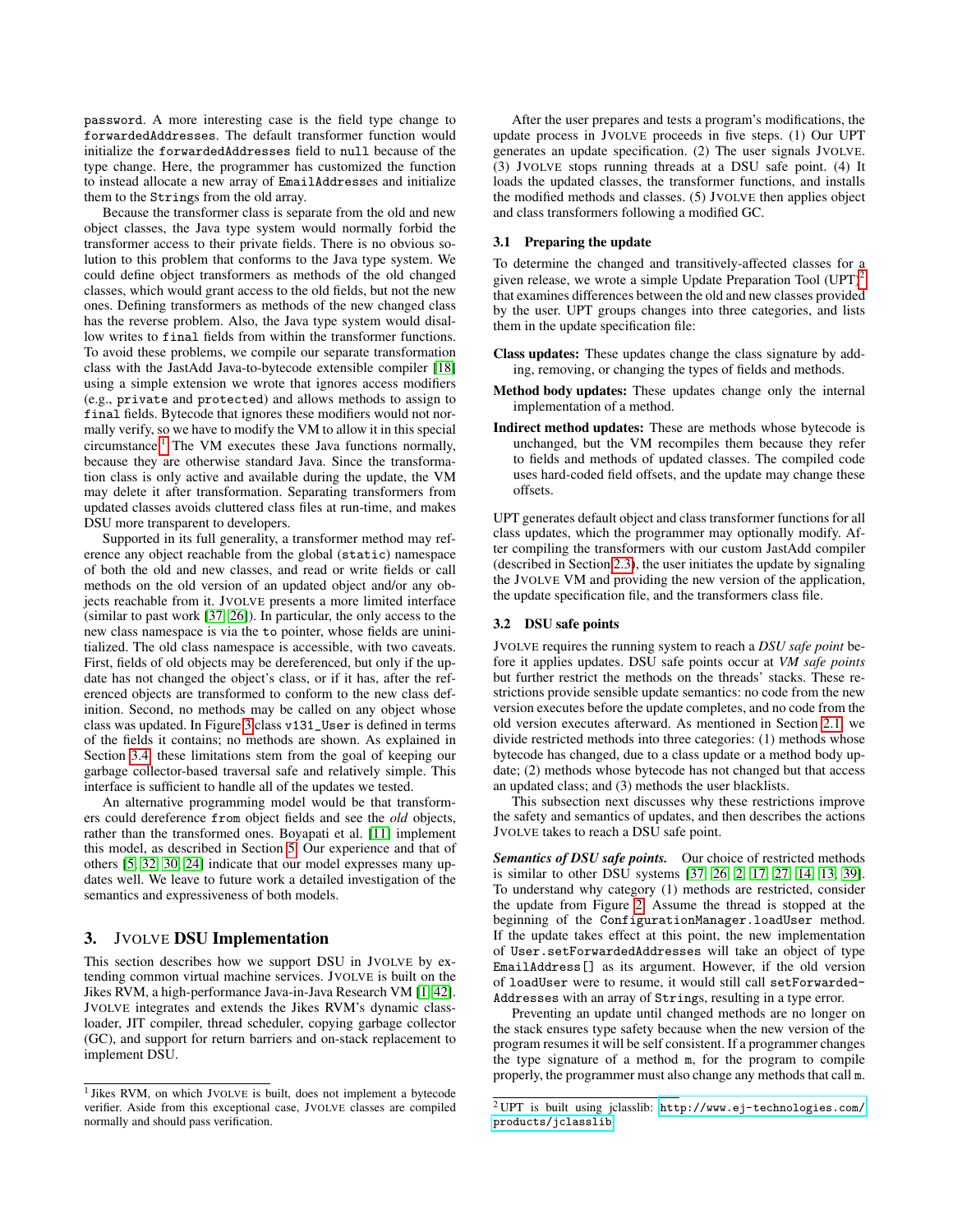In our example, the fact that setForwardedAddresses changed type necessitated changing the function loadUser to call it with the new type. With this safety condition, there is no possibility that the signature of method m could change and some old caller could call it—the update must also include all updated callers of m.

Category (2) methods are more subtle. Suppose some method getStatus calls method getForwardedAddresses from our example, but getStatus source code and bytecode has not changed from versions 1.3.1 to 1.3.2. Nevertheless, getStatus's *machine code*, produced by the JIT compiler, may need to be recompiled. For example, if the new compiled version of getForwarded-Addresses is at a different offset than before, then the VM must recompile getStatus to correctly refer to the new offset. An update may also change field offsets in modified classes, which requires recompiling any class that accesses them as well. Ginseng [\[32\]](#page-11-4) and POLUS [\[13\]](#page-10-2), two DSU systems for C, likewise consider functions as changed if their source code is the same but they access data types whose (compiled) representation is different. Note that the VM would not need to restrict category (2) methods if it used an interpreter that looked up offsets at each access.

Even if a method has not changed, a user may need to manually blacklist it. For example, suppose a method handle calls methods process and cleanup, and the method cleanup initializes a field that it uses. Now suppose we update this program to move the initialization statement into process, because process needs to use the field as well. In both versions, the field is properly initialized when the program runs from scratch. However, suppose that JVOLVE applies the update and the thread running handle yields in between the calls to process and cleanup. In this case, handle's bytecode has not been changed (process and cleanup are method body changes, not class updates), so we could go ahead with the update. But if we did, then the program would have called the old process method, which did not perform any initialization, and then would call the new cleanup method, which performs no initialization either, since it the new version process does it, leading to incorrect semantics. To avoid such *version consistency* problems [\[31\]](#page-11-14) the programmer can include handle in the restricted set. Our benchmarks did not require manual restrictions.

Finally, note that when the VM JIT compiler uses inlining we may need to increase the number of restricted methods to include those into which restricted methods are inlined. In particular, if a category  $(1)$ ,  $(2)$ , or  $(3)$  method m is inlined into method n, we should also restrict n (and recompile it, after the update) to prevent the old m from running after the update. Jikes RVM initially compiles a method with its *base*-compiler, which generates machine code but does not apply sophisticated optimizations. Based on run-time profiling information, the VM may recompile the same method later using its *opt*-compiler, which performs standard optimizations, including inlining. It performs inlining of small, frequently used methods; cost-based inlining for larger methods; and may inline multiple levels down a hot call chain. As a consequence, JVOLVE restricts inlined callers of restricted methods.

*Reaching a DSU safe point.* To safely perform VM services such as thread scheduling, garbage collection, and JIT compilation, Jikes RVM (like most production VMs) inserts yield points on all method entries, method exits, and loop back edges. If the VM wants to perform a garbage collection or schedule a higher priority thread, it sets a yield flag, and the threads stop at the next VM safe point. JVOLVE piggybacks on this functionality. When JVOLVE is informed that an update is available, it sets the yield flag. Once application threads on all processors have reached VM safe points, JVOLVE checks the paused threads' stacks. If no stack refers to a restricted method, JVOLVE applies the update.

If any thread is running a restricted method, JVOLVE defers the update and installs a *return barrier* [\[43\]](#page-11-15) on the topmost restricted method of each thread. A generic return barrier replaces the regular method return branch back to the next instruction in the calling method with a branch to *bridge code*, which performs some special action and then executes the return branch. We added this generic return barrier functionality to Jikes RVM, but this technology is standard in other VMs. Our bridge code restarts the update process. Therefore, when a restricted method returns, the thread will block and JVOLVE will restart the update process, which will either reach a DSU safe point, or the VM will insert more return barriers. If JVOLVE does not reach a safe point within 15 seconds, it aborts the update (the length of timeout is arbitrary, and can be configured by the user). However, it turns out we can sometimes proceed with an update despite category (2) methods on-stack, as described next.

*Lifting category (2) restrictions.* JVOLVE reduces the number of restricted methods in category (2) by leveraging VM support for on-stack replacement (OSR). Jikes RVM normally uses OSR to replace a *base*-compiled version of an active method with an optimized version. We observe that for category (2) restricted methods, the situation is much the same: an unchanged, on-stack method requires recompilation, in our case to fix any changed offsets. If the stack only contains category (2) methods, JVOLVE first performs OSR, and then starts the update. As of this writing, we only support OSR for *base*-compiled category (2) methods, which do not contain any inlined calls, though we plan to support OSR on *opt*compiled methods as well.

Jikes RVM's standard OSR functionality works as follows. After reaching a yield point, OSR recompiles the topmost method on a thread's stack. The VM then modifies the thread's current PC to switch to the equivalent location in the new implementation, and adjusts the stack to reflect the recompiled version. Jikes RVM examines the active stack frame and extracts the values of local variables. It generates a special prologue to the recompiled method that sets up a stack frame with these extracted values. The last instruction in this prologue jumps to the new PC location. The VM then overwrites the return address of the yield point function to jump to the prologue.

We extend Jikes RVM's OSR facilities to support multiple stack activation records, and multiple stack frames on the same stack. This later addition makes it more likely to reach a DSU safe point when a string of category (2) methods precede a changed method on the stack. Given this support, JVOLVE ignores *base*-compiled category (2) methods when testing for a safe point. If any *base*compiled category (2) methods are on stack at an otherwise DSUsafe point, JVOLVE uses OSR to replace them. The exact timing of OSR for DSU requires the VM to first load modified classes, as explained next.

#### 3.3 Installing modified classes

Once the program reaches a safe point, JVOLVE begins the update by loading and installing the changed classes, and updating relevant metadata in the existing versions.

Jikes RVM represents classes with several internal data structures. Each class has an RVMClass meta-object that describes the class. It points to other meta-objects that describe the class's method and field types and offsets in an object instance. The compiler and garbage collector query this metadata. Often the compiler can statically determine the type of the object reference. In this case, it queries the meta-object and hard-codes constant offsets into the machine code to generate efficient field and method access code. The garbage collector uses meta-objects to identify object reference fields and trace the referent objects. RVMClass also stores a *type information block* (TIB) for each class, which maps a method's offset to its actual implementation. Jikes RVM always compiles a method directly to machine code when the method is first invoked. Each object instance contains a pointer to its TIB, to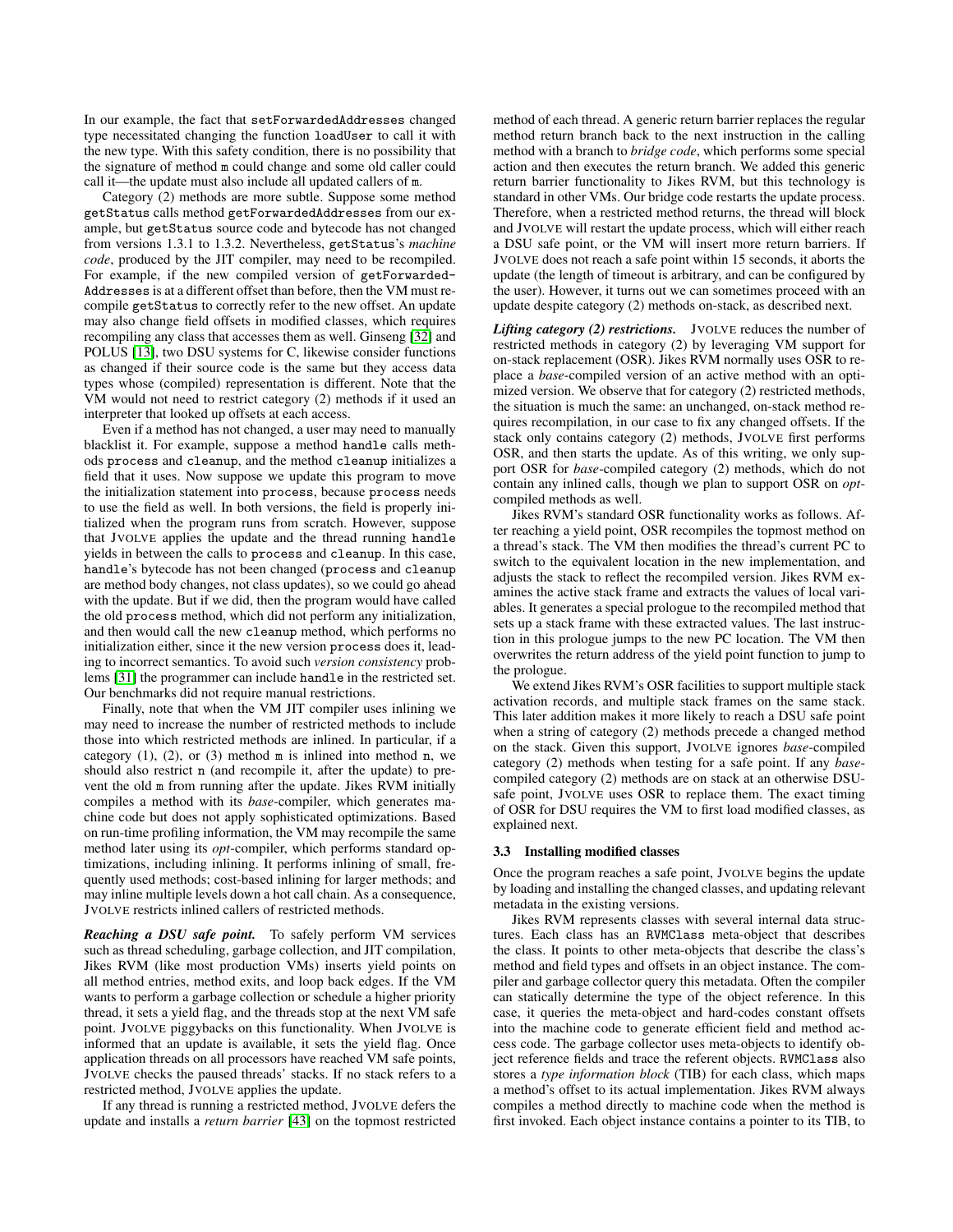

<span id="page-5-1"></span>Figure 4. Running object transformers following GC

support dynamic dispatch. When the program invokes a method on an object, the generated code indexes the object's TIB at the correct offset and jumps to the machine code.

For a class with only method body updates, all of the class's metadata is the same in both the old and new versions. Therefore, JVOLVE invalidates the TIB entries for each replaced method, reads in the new method body implementations, and modifies the existing class metadata to refer to the replacement methods' bytecode. The JIT will compile the updated method when the program next invokes it, after the update.

For a class update, the class's number, type, and order of fields or methods may have changed, which in turn impacts the class's metadata, including its TIB. JVOLVE modifies existing class metadata as follows. First, it changes the old class's metadata to use a modified class name, e.g., metadata for class User is renamed to v131\_User in our example update from Figure [2](#page-2-1) and [3.](#page-2-2) Next, it installs the new RVMClass and corresponding metadata for the new version. Then the VM updates several Jikes RVM data structures (e.g., the Java Table of Contents for static methods and fields) to indicate that the newly-loaded class is now the up-to-date version. Note that all TIB entries for the newly-installed class are invalid, so all methods in the class will be compiled on demand. JVOLVE invalidates the TIB entries and other data structures for the old class so that they can be garbage-collected.

Once method and class updates are installed, if category (2) methods are active, the VM initiates OSR for these methods.

Invalidating changed methods will impose overhead on the execution just following the update when these methods are first *base*compiled and then when they are progressively optimized at higher levels, if they execute frequently. We could reduce this overhead somewhat by optimizing new versions directly to their prior level of optimization. Updates to method bodies however invalidate execution profiles and without branch and call frequencies, code quality would degrade. Thus, we believe it is better to let the adaptive compiler work as it was intended. In any case, since dynamic updates are relatively rare events, any added overhead due to recompilation will be short-lived.

## <span id="page-5-0"></span>3.4 Applying Transformers

We modify the Jikes RVM semi-space copying collector [\[9\]](#page-10-12) to update changed objects as part of a collection. The collector transforms old objects of an updated classes to conform to their new class signature and point to their new TIB. A semi-space copying collector normally works by traversing the pointer graph in the old heap (called *from-space*) starting at the *roots* and performing a transitive closure over the object graph, copying all objects it encounters to a new heap (called *to-space*). The roots include statics, stackallocated local variables, and references in registers. The compiler generates a *stack map* at every VM safe point (a superset of DSU safe points). The stack map enumerates all register and local variables on the stack that reference heap objects. When the collector first encounters an object, it copies it to to-space and then overwrites its header with a forwarding pointer to the new copy. If the collector encounters a forwarded object later via another reference, it uses the forwarding pointer to redirect the reference to the new object.

Our modified collector works in much the same way, but differs in how it handles objects whose class signature has changed. In this case, it allocates a copy of the old object *and* a new object of the new class, which may have a different size compared to the old one. The collector initializes the new object to point to the TIB of the new type, and installs the forwarding pointer in from-space to this new version. Next, the collector stores a pair of pointers in its *update log*, one to the copy of the old object and one to the new object. The collector continues scanning the old copy.

After the collection completes, JVOLVE first executes transformers for all classes and then for all objects. JVOLVE goes through the update log and invokes the object transformer, passing the old and new object pair as arguments. Once it processes all pairs, the log is deleted, making the duplicate old versions unreachable. Since they are unreachable, the next garbage collection will naturally reclaim them. If we put them in a special space, we could reclaim them immediately.

*Example.* Figure [4](#page-5-1) illustrates a part of the heap at the end of the GC phase while applying the update from Figure [3](#page-2-2) (forwarding pointers not shown). On the left is a depiction of part of the heap prior to the update. It shows a User object whose fields point to various other elided objects. After the copying phase, all of the old reachable objects are duplicated in to-space. The transformation log points to the new version of User (which is initially empty) and the duplicate of the old version, both of which are in to-space. The transformer function can safely copy fields of the from object. The figure shows that after running the transformer function, the new version of the object points to the same username field as before, and it points to a new array which points to new EmailAddress objects. The EmailAddress constructor called within the transformer function initialized these objects by referring to the old email String values and assigning fields to point to substrings of the given String.

In our example, the jvolveObject function only copies the contents of the old User object's fields. More generally, our update model allows old object fields to be dereferenced in transformer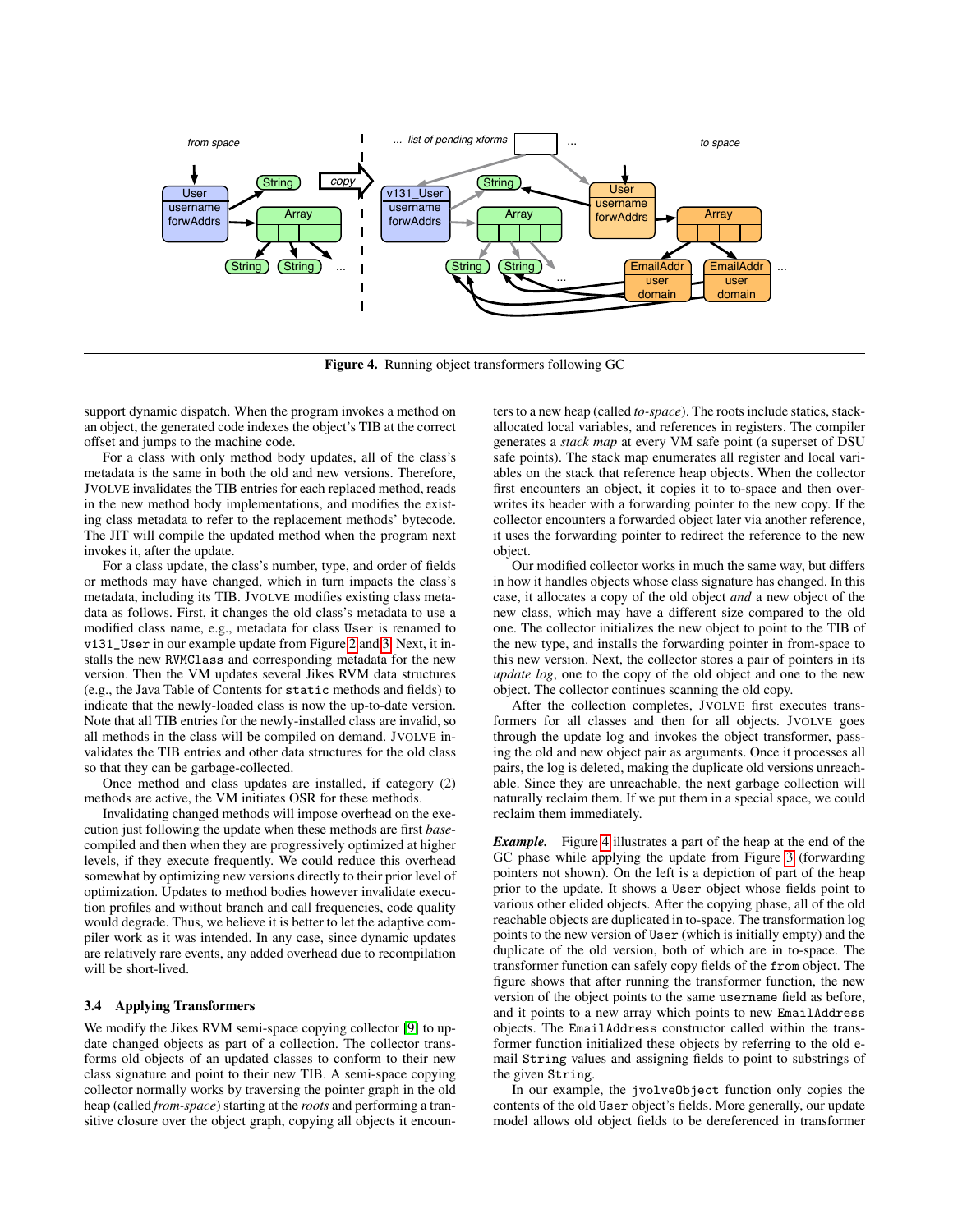functions so long as the fields point to transformed objects. If some object  $\sigma$  is dereferenced while running  $p$ 's transformer method, but  $o$  has not yet been transformed, we must find  $o$  and pass it and its uninitialized new version to the jvolveObject method to initialize it. Since  $p$  points to the new version of  $o$ , we could scan the remainder of the update log to find the old version. To avoid this cost, we instead cache a pointer to the old version in the new version during the collection. We take care that jvolveObject functions invoked recursively in this manner do not loop infinitely, which would constitute one or more ill-defined transformer functions. We detect cycles with a simple check, and abort the update. In our current implementation, the programmer uses a special VM function to force a field's referenced object to be transformed. We should be able to handle this case automatically, through a read barrier or a simple analysis of the jvolveObject bytecode.

#### 3.5 Discussion

Our implementation of object transformers uses an extra copy of all updated objects and adds temporary memory pressure. We could instead copy the old versions to a special block of memory and reclaim it when the collection completes. We could attempt to avoid extra copies altogether by invoking object transformer functions during collection. This approach is more complicated because our transformer model requires recursively invoking the collector from the transformer if a dereferenced field has not yet been processed. We also would need to use a GC-time read barrier to follow forwarding pointers before dereferencing an object in order to determine whether an object has been transformed.

We use a stop-the-world garbage collection-based approach that requires the application to pause for the duration of a full heap GC. This pause time could be mitigated by piggybacking on top of a concurrent collector. We could also consider applying object and class transformers lazily, as they are needed [\[37,](#page-11-9) [26,](#page-11-10) [11,](#page-10-10) [32,](#page-11-4) [13\]](#page-10-2). The main drawback here is efficiency. The VM would need to insert code to check, at each dereference, whether the object is up-todate, imposing extra overhead on steady-state execution. Moreover, stateful actions by the program after an update may invalidate assumptions made by object transformer functions. It is possible that a hybrid solution could be adopted, similar to Chen et al. [\[13\]](#page-10-2), which removes checking code once the system updates all objects. We leave exploration of these ideas to future work.

Finally, our OSR support is currently limited to on-stack methods whose bytecode has not changed. We plan to further extend OSR to support *changed* methods on the stack, similar to what is provided by UpStare, a DSU system for C [\[24\]](#page-11-5). For changed methods the user wishes to update while they run, she must additionally provide a mapping between the yield points in the old method to similar points in the new method. For example, a common change is to modify the contents of an event handling loop. The user would map the yield point at the end of the old loop to the yield point at the end of the new loop. The user would also have to provide the analogue of an object transformer for initializing the contents of the new method's stack frame, given the old stack frame contents. As with object transformers, this update model poses a question: should the stack frame transformer be allowed to dereference objects in the old stack frame if they too have changed? We leave exploration of updating active methods to interesting future work.

# <span id="page-6-0"></span>4. Experience

To evaluate JVOLVE, we used it to update three open-source servers written in Java: the Jetty webserver<sup>[3](#page-6-1)</sup>, JavaEmailServer,<sup>[4](#page-6-2)</sup> an SMTP

<span id="page-6-1"></span><sup>3</sup> <http://www.mortbay.org>

| Config.                                       |                          | Throughput (MB/s) |                                                   | Latency (ms)                                          |
|-----------------------------------------------|--------------------------|-------------------|---------------------------------------------------|-------------------------------------------------------|
|                                               | Median                   | <b>Quartiles</b>  | Median                                            | <b>Quartiles</b>                                      |
| <b>Jikes RVM</b>                              | 122.437                  | 121.44–123.32     | 0.442                                             | 0.394-0.496                                           |
| <b>JVOLVE</b>                                 | 121.308<br>121.12-121.41 |                   | 0.349                                             | $0.341 - 0.351$                                       |
| JVOLVE upd                                    | 121.242<br>121.09-121.29 |                   | 0.345                                             | $0.341 - 0.349$                                       |
| 124<br>Throughput (MB/s)<br>123<br>122<br>121 |                          | Y<br>₹            | $\circ$ Throughput<br>$\blacksquare$ Latency<br>የ | 0.50<br>0.45<br>$atency$ (ms)<br>0.40<br>0.35<br>0.30 |
|                                               | <b>Jikes RVM</b>         | Jvolve            | Jvolve (updated)                                  |                                                       |
|                                               |                          | Configuration     |                                                   |                                                       |

<span id="page-6-4"></span>Figure 5. Throughput and latency measurements of Jetty webserver v5.1.6

and POP e-mail server, and CrossFTP server.<sup>[5](#page-6-3)</sup> These programs belong to a class that should benefit from DSU because they typically run continuously. DSU would enable deployments to incorporate bug fixes or add new features without having to halt currentlyrunning sessions.

We explored updates corresponding to releases made over roughly one to two years of each program's lifetime. Of the 22 updates we considered, JVOLVE could support 20 of them—the two updates we could not apply changed classes with infinitelyrunning methods, and thus no safe point could be reached. To our knowledge, no existing DSU system for Java could support all these updates; indeed, previous systems with simple support for updating method bodies would be able to handle only 9 of the 22 updates. Although JVOLVE cannot support every update, it is the first DSU system for Java that has been shown to support changes to realistic programs as they occur in practice over a long period of time.

In the rest of this section, we first examine the performance impact of JVOLVE, and then look at updates to each of the three applications in detail.

#### 4.1 Performance

The main performance impact of JVOLVE is the cost of applying an update; once updated, the application eventually runs without further overhead. To confirm this claim, we measured the throughput and latency of two Jetty versions while running on stock Jikes RVM and on JVOLVE after dynamically updating to the next version. The performance of these configurations is essentially identical.

The cost of applying an update is the time to load any new classes, invoke a full heap garbage collection, and to apply the transformation methods on objects belonging to updated classes. Roughly, the time to suspend threads and check that the application is in a safe-point is less than a millisecond, and classloading time is usually less than 20ms. Therefore the update disruption time is primarily due to the GC and object transformers, and is proportional to the size of the heap and the fraction of objects being transformed. We wrote a simple microbenchmark to measure these overheads. This experiment shows that object transformation is the dominant cost.

We conducted all our experiments on an Intel Core 2 Quad machine running at 2.4 GHz machine with 2 GB of RAM. The ma-

<span id="page-6-2"></span><sup>4</sup> <http://www.ericdaugherty.com/java/mailserver/>

<span id="page-6-3"></span><sup>5</sup> <http://www.crossftp.com/>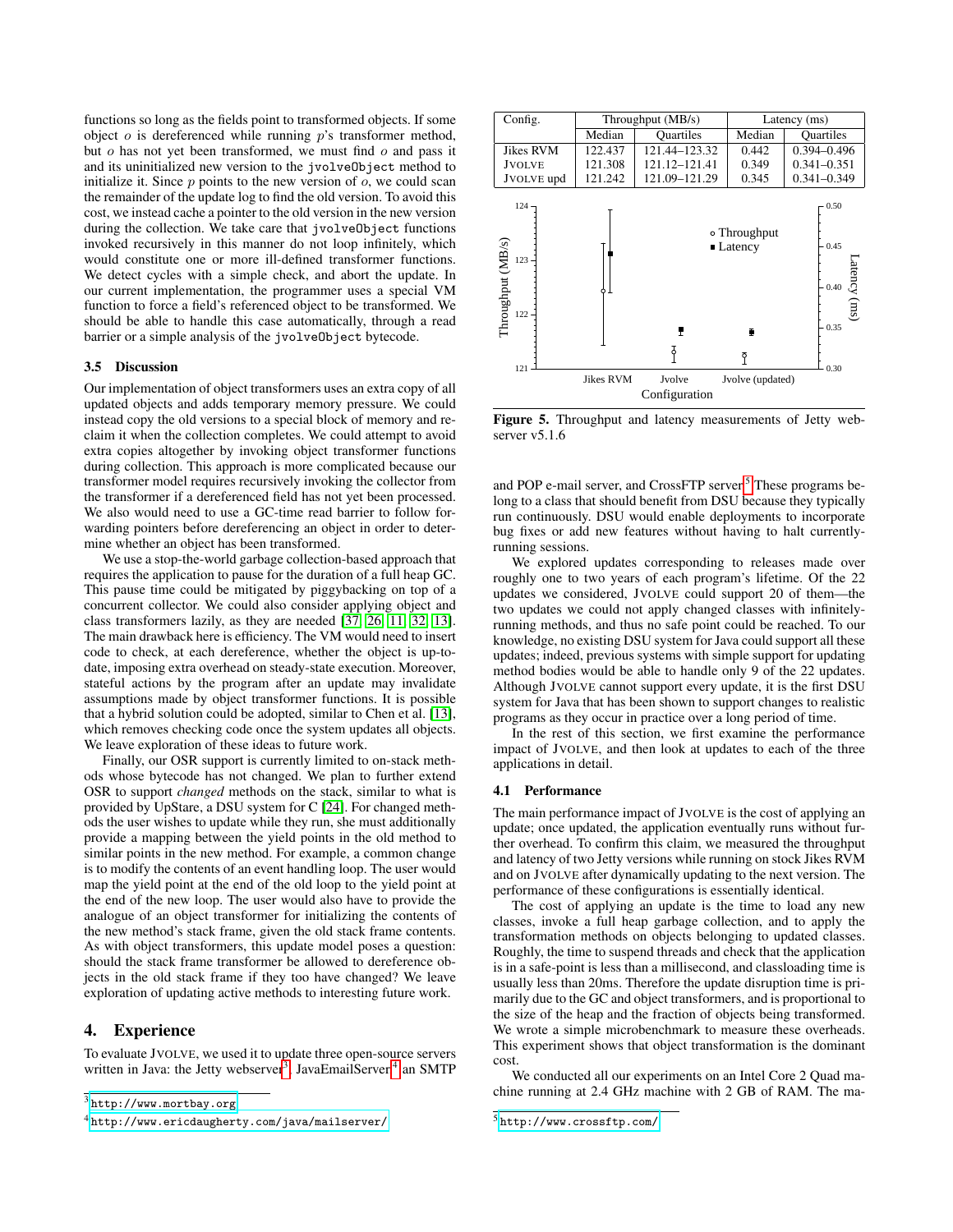| # objects | Heap    | Fraction of updated objects |        |        |                                       |                           |        |        |        |        |        |        |
|-----------|---------|-----------------------------|--------|--------|---------------------------------------|---------------------------|--------|--------|--------|--------|--------|--------|
|           | size    | $0\%$                       | $10\%$ | 20%    | 30%                                   | 40%                       | 50%    | 60%    | 70%    | 80%    | 90%    | 100%   |
|           |         |                             |        |        | Garbage collection time (ms)          |                           |        |        |        |        |        |        |
| 280000    | 160 MB  | 78.2                        | 81.3   | 83.1   | 89.3                                  | 99.0                      | 103.2  | 108.3  | 113.2  | 113.3  | 120.3  | 120.0  |
| 770000    | 320 MB  | 148.9                       | 165.0  | 181.9  | 195.8                                 | 213.2                     | 223.2  | 237.0  | 249.0  | 262.0  | 269.5  | 278.6  |
| 1760000   | 640 MB  | 313.3                       | 347.7  | 382.9  | 416.0                                 | 449.8                     | 478.9  | 506.8  | 534.0  | 558.8  | 583.7  | 601.5  |
| 3670000   | 1280 MB | 615.4                       | 694.6  | 763.0  | 833.6                                 | 900.1                     | 965.9  | 1019.0 | 1076.4 | 1129.9 | 1181.2 | 1217.5 |
|           |         |                             |        |        | Running transformation functions (ms) |                           |        |        |        |        |        |        |
| 280000    | 160 MB  | 0.1                         | 13.0   | 23.2   | 34.6                                  | 43.9                      | 54.0   | 62.7   | 74.5   | 84.1   | 93.9   | 104.2  |
| 770000    | 320 MB  | 0.1                         | 33.7   | 63.1   | 91.2                                  | 116.8                     | 145.4  | 173.9  | 201.0  | 231.3  | 262.0  | 292.6  |
| 1760000   | 640 MB  | 0.1                         | 77.9   | 143.9  | 207.7                                 | 269.5                     | 333.7  | 397.6  | 464.0  | 534.6  | 604.5  | 674.9  |
| 3670000   | 1280 MB | 0.1                         | 160.8  | 299.2  | 429.4                                 | 560.2                     | 693.8  | 827.3  | 975.0  | 1119.6 | 1263.7 | 1405.4 |
|           |         |                             |        |        |                                       | Total DSU pause time (ms) |        |        |        |        |        |        |
| 280000    | 160 MB  | 82.8                        | 99.0   | 109.5  | 128.0                                 | 147.6                     | 161.2  | 174.5  | 192.8  | 202.5  | 218.8  | 228.1  |
| 770000    | 320 MB  | 153.6                       | 202.9  | 249.0  | 291.4                                 | 334.5                     | 372.6  | 414.8  | 455.4  | 498.1  | 535.3  | 576.8  |
| 1760000   | 640 MB  | 316.6                       | 429.5  | 530.5  | 627.2                                 | 723.4                     | 816.0  | 908.6  | 1002.6 | 1097.5 | 1191.5 | 1281.2 |
| 3670000   | 1280 MB | 618.7                       | 859.0  | 1065.9 | 1269.9                                | 1466.1                    | 1663.6 | 1850.8 | 2054.2 | 2253.1 | 2448.5 | 2627.9 |

<span id="page-7-1"></span>Table 1. Microbenchmark results: JVOLVE update pause time (in ms) for various heap sizes

chine ran Ubuntu 7.10 on Linux kernel version 2.6.22. We implemented JVOLVE on top of Jikes RVM (SVN r15532).

*Jetty performance*. To see the effect of updating on application performance, we measured Jetty under various configurations using httperf, a webserver benchmarking tool. $6$  We used httperf to issue roughly 800 new connection requests/second, which we observed to be Jetty's saturation rate. Each connection makes 5 serial requests for a 40 Kbyte file. Httperf reports average throughput and average per-request latency over a 60 second period. We ran this experiment 21 times and report the median and quartiles of the throughput and latency reports. With 21 runs, the range between the quartiles serves as a 98% condence interval [\[36\]](#page-11-21). In order to eliminate network traffic effects, we ran the server on two cores of a quad-core machine and the client on another core.

Figure [5](#page-6-4) shows our results in tabular form and plotted graphically. The second and third columns of the table report the median throughput and the range between the two quartiles. The third column and fourth column report the median latency and the interquartile range. The first and seconds rows illustrate the performance of Jetty version 5.1.6 running on stock Jikes RVM and JVOLVE, respectively. The third row shows the performance on JVOLVE of Jetty 5.1.6 dynamically updated from version 5.1.5 prior to the start of the experiment. The performance of the two JVOLVE configurations is essentially identical: the two configurations' corresponding inter-quartile ranges largely overlap. The performance of JVOLVE is also quite similar to the performance of stock Jikes RVM. There are many small differences between JVOLVE and the stock implementation that change VM code size, code layout, and garbage collection behavior. These differences may impact performance directly and they may indirectly affect other elements of the VM, such as the timing of garbage collections and JIT optimizations (such indirect effects make VMs notoriously difficult to benchmark [\[10\]](#page-10-13)).

*Microbenchmarks.* The two dominant factors that determine JVOLVE update time are the time to perform a GC, determined by the number of objects, and the time to run object transformers, determined by the fraction of objects being updated. To measure the cost of each, we devised a simple microbenchmark that creates an array of objects and transforms a specified fraction of these objects when a JVOLVE update is triggered. The microbenchmark has two simple classes, Change and NoChange. Both contain three integer fields, and three reference fields that are always null. The



<span id="page-7-2"></span>Figure 6. Microbenchmark pause times with a heap size of 1280 MB containing 3.67 million objects

update adds an integer field to Change. The user-provided object transformation function copies the existing fields and initializes the new field to zero. We measure the cost of performing an update while varying the total number of objects and the fraction of objects of each type. The number of objects is the maximum that can fit in heap sizes 32, 64, 128 and 256 MB. Note that Jikes RVM's heap includes VM data structures as well. We measure the running time in a generous heap, five times the minimum required size, such that the only collections are those DSU triggers. We report the median of 21 runs.

Table [1](#page-7-1) shows the elapsed time while varying the number of total objects and the fraction of the objects that are updated. The variance was insignificant, so we do not report it. The first group of rows reports garbage collection time, the second group reports the time to transform all updated objects, and the final group reports the total update time, which includes the sum of the GC and transformation time, the time to load and install the updated classes, synchronize running threads, and find a DSU safe point. The first column of the table shows the number of objects in the test, and the second column the heap size. Columns 3 though 13 show pause times for varying fractions (from 0% to 100%) of updated objects.

<span id="page-7-0"></span><sup>6</sup> <http://www.hpl.hp.com/research/linux/httperf>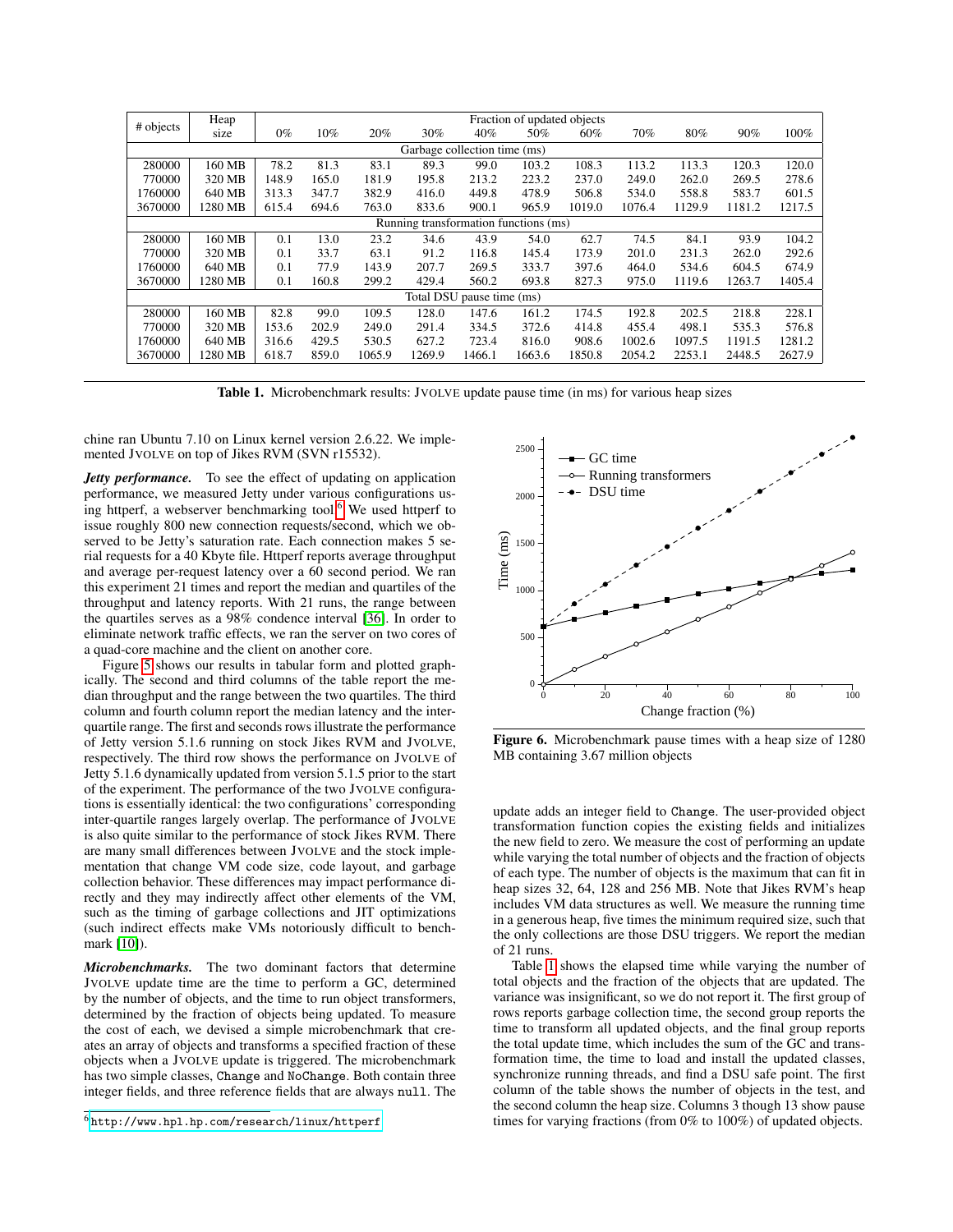| Ver.     | #        | # changed |                |                |       |                          |          |  |
|----------|----------|-----------|----------------|----------------|-------|--------------------------|----------|--|
|          | classes  | classes   | methods        |                |       | fields                   |          |  |
|          | added    |           | add            | del            | chg   | add                      | del      |  |
| 5.1.1    | $\Omega$ | 14        | $\overline{4}$ | 1              | 38/0  | $\Omega$                 | $\Omega$ |  |
| 5.1.2    |          | 5         | $\Omega$       | 0              | 12/1  |                          | 0        |  |
| $5.1.3*$ | 3        | 15        | 19             | $\overline{2}$ | 59/0  | 10                       |          |  |
| 5.1.4    | $\Omega$ | 6         | $\Omega$       | 4              | 9/6   | $\Omega$                 | 2        |  |
| 5.1.5    |          | 54        | 21             | 4              | 112/8 | 5                        | $\Omega$ |  |
| 5.1.6    |          | 4         | 0              | $\Omega$       | 20/0  | $\overline{\phantom{0}}$ | 6        |  |
| 5.1.7    | 0        |           | 8              | 0              | 11/2  | 9                        | 3        |  |
| 5.1.8    |          |           | $\Omega$       | $\Omega$       | 1/0   | $\Omega$                 | $\Omega$ |  |
| 5.1.9    |          |           | 0              | 0              | 1/0   | 0                        | 0        |  |
| 5.1.10   | 0        |           |                | 0              | 4/0   | 0                        | 0        |  |

<span id="page-8-0"></span>Table 2. Summary of updates to Jetty

To shed light on the results in the table, Figure [6](#page-7-2) plots collection time, transformer time and total update time for the microbenchmark with 3.67 million objects in a 1280 MB heap. The figure shows that the costs of garbage collection and transformation increase as a function of the number of changed objects. The slope of the "GC time" line illustrates the cost to deal with an increasing number of transformed objects. This cost includes creating an additional copy of each transformed object; creating the update log entry with a pointer to the old and new copy; and caching a pointer to the old copy from the new copy. The slope of the "Running transformers" line illustrates the added cost of iterating over the update log and actually running the transformers. This extra processing to handle transforming objects increases the total pause time with all objects updated by roughly four times compared to the pause time with no object updated. The "Running Transformers" line is steeper than the "GC time" line, revealing that the cost of running transformers is higher than the extra copying cost incurred during GC.

Transformations are more expensive than standard copying GC. The GC uses memcopy, which is highly optimized, whereas our transformer functions use reflection to look up jvolveObject, and this function copies one field at a time. One optimization would be to eliminate the log by copying the old and new objects to their own space and walking through and transforming each object. The cost of reflection could be reduced by caching the lookup, but even then a naïvely compiled field-by-field copy is much slower than the collector's highly-optimized copying loop.

## 4.2 Jetty webserver

Jetty is a popular webserver written in Java. It supports static and dynamic content and can be embedded within other Java applications. Jikes RVM, and thus JVOLVE, is not able to run the most recent versions of Jetty (6.x). Therefore we considered 11 versions, consisting of 5.1.0 through 5.1.10 (the last version prior to version 6). Version 5.1.10 contains 317 classes and about 45,000 lines of code. Table [2](#page-8-0) shows a summary of the changes in each update. Each row tabulates the changes relative to the prior version. For the column listing changed methods, the notation  $x/y$  indicates that  $x + y$  methods were changed, where x changed in body only, and y changed their type signature as well. For dynamic updating systems that only support changes to method bodies, only the first and last three of the ten updates could be supported, since the rest either change method signatures and/or add or delete fields.

*Reaching a safe point in Jetty.* We successfully wrote dynamic updates to all versions of Jetty that we examined. For each version starting at 5.1.0, we ran Jetty under full load. After 30 seconds we tried to apply the update to the next version. We did this five times

| Ver.   | # classes |          | # changed      |                |                |      |                |          |  |
|--------|-----------|----------|----------------|----------------|----------------|------|----------------|----------|--|
|        | add       | del      | classes        | methods        |                |      | fields         |          |  |
|        |           |          |                | add            | del            | chg  | add            | del      |  |
| 1.2.2  | $\Omega$  | 0        | 3              | $\theta$       | $\Omega$       | 3/0  | $\theta$       | $\Omega$ |  |
| 1.2.3  | 0         | 0        |                | $\theta$       | $\Omega$       | 14/2 | 12             | $\Omega$ |  |
| 1.2.4  | 0         | $\Omega$ | $\overline{c}$ | $\Omega$       | $\Omega$       | 4/0  | $\theta$       | $\Omega$ |  |
| $1.3*$ | 4         | Q        | $\overline{2}$ | 11             | 3              | 6/9  | 12             | 5        |  |
| 1.3.1  | $\Omega$  | $\Omega$ | $\overline{2}$ | $\theta$       | $\theta$       | 4/0  | $\theta$       | $\Omega$ |  |
| 1.3.2  | $\Omega$  | $\Omega$ | 8              | 4              | $\overline{c}$ | 4/2  | 3              |          |  |
| 1.3.3  | 0         | $\Omega$ |                | $\theta$       | $\Omega$       | 3/0  | $\Omega$       |          |  |
| 1.3.4  | 0         | $\Omega$ | 6              | $\overline{c}$ | $\Omega$       | 6/0  | $\overline{2}$ |          |  |
| 1.4    | 0         |          |                | 6              |                | 4/1  | 6              | $\Omega$ |  |

<span id="page-8-1"></span>Table 3. Summary of updates to JavaEmailServer

| Ver. | # classes |     | # changed |         |     |      |        |     |  |
|------|-----------|-----|-----------|---------|-----|------|--------|-----|--|
|      | add       | del | classes   | methods |     |      | fields |     |  |
|      |           |     |           | add     | del | chg  | add    | del |  |
| 1.06 |           |     |           |         |     | 3/0  |        |     |  |
| 1.07 |           |     |           |         |     | 14/0 |        |     |  |
| 1.08 |           |     |           |         |     | 10/0 |        |     |  |

<span id="page-8-2"></span>Table 4. Summary of updates to CrossFTP server

per version. Other than the update to 5.1.3, all versions immediately reached a safe point every time, with no need of return barriers.

We could not apply the update to version 5.1.3 (denoted with an asterisk in the table) because JVOLVE was never able to reach a safe point. The update modified ThreadedServer.acceptSocket(), a method that waits for a connection from the client, and this method is nearly always on stack. We installed a return barrier that is triggered when acceptSocket returns, but this barrier is not sufficient to perform the update since the main methods of several threads were themselves modified. For example, we also install a return barrier on PoolThread.run(), but this barrier is never triggered because this method never becomes inactive.

## 4.3 JavaEmailServer

For JavaEmailServer, we considered 10 versions—1.2.1 through 1.4—spanning a duration of about two years. Version 1.4 consists of 20 classes and about 5000 lines of code. Table [3](#page-8-1) shows the summary of changes for each new version. Approaches that only support updates to method bodies will be able to handle only four of these updates. We could successfully construct updates for all versions we examined, and we could successfully apply all of them except the update to version 1.3. This update reworks the configuration framework of the server, among other things removing a GUI tool for user administration and adding several new classes that implement a file-based configuration system. As a result, many of the classes are modified to point to a new configuration object. Among these classes are threads with infinite processing loops (e.g., to accept POP and SMTP requests). Because these threads are always active, the safety condition can never be met and thus the update cannot be applied.

The update from 1.3.1 to 1.3.2 indirectly changes the SMTPSender.run() and Pop3Processor.run() methods. These methods contain processing loops run by several threads. Though these methods are always running, JVOLVE applies OSR and the update succeeds. JVOLVE also uses OSR for the update from 1.3.2 to 1.3.3.

## 4.4 CrossFTP server

CrossFTP server is an easily configurable, security-enabled FTP server. CrossFTP allows simple configuration through a GUI and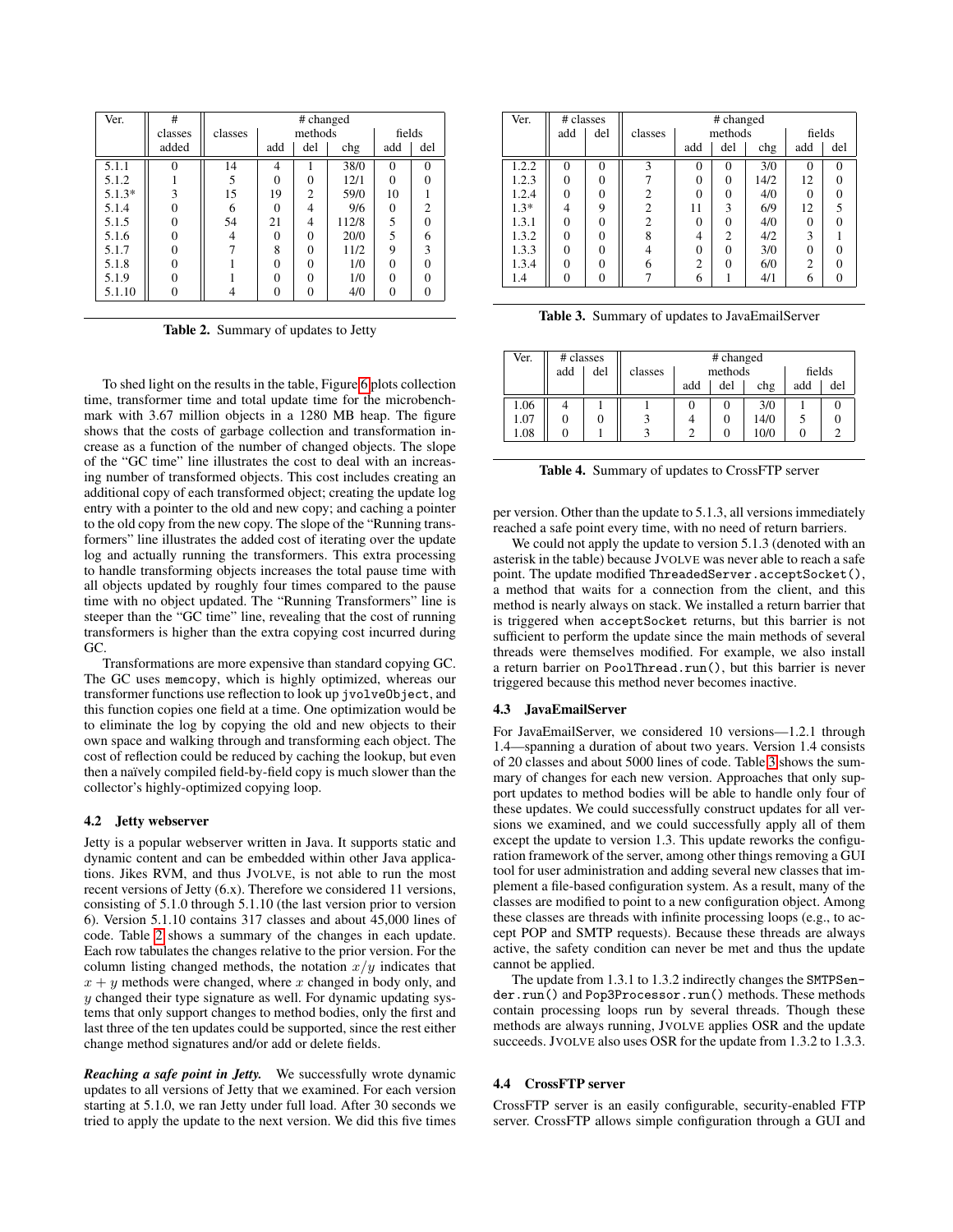more advanced customization using configuration files. We did not use the GUI interface and therefore do not consider changes to that part of the program. We looked at 4 versions— 1.05 through 1.08, details shown in Table [4—](#page-8-2)spanning a duration of more than a year. Version 1.08 contains about 18,000 lines of code spread across 161 classes. JVOLVE successfully applies all three updates to this application. Note that since all updates either add or delete fields, simple method body updating support on its own would be insufficient.

JVOLVE could only apply the update from version 1.07 to 1.08 when the server was relatively idle. The server runs a new RequestHandler thread to process each FTP session, and the RequestHandler.run() method was changed by the update. JVOLVE installs a return barrier on this method, but with many active sessions, this method is essentially always on stack, preventing the update. Future work could address this problem using scheduler support for coordinating updates among active threads [\[30\]](#page-11-16).

# <span id="page-9-0"></span>5. Related Work

We compare our VM-centric approach to DSU with related work on implementing DSU for managed languages, C, and C++.

*Edit and continue.* Debuggers and IDEs have long provided *edit and continue* (E&C) functionality that permits limited modifications to program state to avoid stopping and restarting during debugging. For example, Sun's HotSwap VM [\[27,](#page-11-8) [15\]](#page-10-14), .NET Visual Studio for C# and C++ [\[14\]](#page-10-6), and library-based support [\[17\]](#page-10-8) for .NET applications all provide E&C. These systems restrict updates to code changes within method bodies. While this restriction reduces safety concerns and obviates the need for class and object transformers, the resulting systems are inflexible. They cannot perform more than half of the updates discussed in Section [4.](#page-6-0)

*DSU for managed languages without VM support.* To avoid changing the VM to support DSU, researchers have developed special-purpose classloaders and/or compiler support. The main drawbacks of these approaches are inflexibility and high overhead. For example, Eisenbach and Barr [\[4\]](#page-10-15) and Milazzo et al. [\[28\]](#page-11-22) use custom classloaders for binary-compatible and component-level changes respectively, but cannot perform class field additions.

Orso et al. [\[35\]](#page-11-11) use source-to-source translation for DSU by introducing a proxy object that indirectly accesses an object that may change. This approach requires updated classes to export the same public interface, forbidding new public methods and fields. Non VM-based approaches are in general limiting because they are not *transparent*—they make visible changes to the class hierarchy, and insert or rename classes. This approach makes it essentially impossible to be robust in the face of code using reflection or native methods. Moreover, the indirection imposes time and space overheads on steady-state execution. Our VM approach naturally supports reflection and native methods (these are updated as well), and is more expressive, e.g., it supports signature changes.

*VM support for DSU in managed languages.* The PROSE system performs short-term, run-time patches to code for logging, introspection, and performance adaptation, rather performing general updates [\[33\]](#page-11-23). An Eclipse plug-in performs run-time bytecode instrumentation and a modified JIT performs method code replacement, using an API in the style of aspect-oriented programming. PROSE has the same update model as the E&C systems: it supports updates to method bodies but not class or method signature changes that require changes to object state.

JDrums [\[37\]](#page-11-9) and Dynamic Virtual Machine (DVM) [\[26\]](#page-11-10) both implement DSU for Java within the VM, providing a programming interface similar to JVOLVE, but are lacking in two ways. First, neither JDrums nor DVM have ever been demonstrated to support updates from real-world applications. Second, their implementations impose overheads during steady-state execution. They both update *lazily* and use an extra level of indirection (the *handle space*). Indirection conveniently supports object updates, but adds extra overhead. For example, JDrums traps all object pointer dereferences to apply VM object transformer function(s) when the object's class changes. Lazy updating has the advantage that it amortizes pauses due to an update over subsequent execution. The main drawback is that its overhead persists during normal execution, even though updates are relatively rare. DVM works only with the interpreter. Relative to this interpreter, which is already slow, the extra traps result in roughly 10% overhead.

Compared to these two, JVOLVE performs updates eagerly by employing a full heap collection at update-time. This stop-theworld approach imposes a longer pause at update time, but eliminates overhead during steady-state execution. Likewise, by invalidating updated methods, JVOLVE's performance is slowed just after the update as these methods are being recompiled. However, compared to running with an interpreter, steady-state execution is much improved, since methods will be much better optimized.

Boyapati et al. [\[11\]](#page-10-10) support dynamic updates to classes kept in a *persistent object store* (POS). While the setting is different, their basic update model, and in particular their notion of object transformer function, is similar to ours. In their system, programmers manually write an object transformer that they view as a method on the old version of the updated class, i.e., the transformer method is type-safe with respect to the old class. In JVOLVE, object transformers may access the *new* versions of objects pointed to from the old class. Instead, Boyapati et al.'s transformers may access the *old* versions. To implement this model, they rely on *encapsulation* based on *ownership types*: if an object a of class A has an "owned" field pointing to an object  $b$  of class  $B$ , then only  $a$  can point to (and access) b. Encapsulation thus ensures the system will always transform  $a$  before  $b$ , which makes the transformation algorithm more efficient. They rely on the programmer to enforce encapsulation, and describe how the compiler could automate language support for encapsulation in a non-standard type system. JVOLVE takes the opposite tack of forcing old object fields to point to up-to-date objects, and thus requires no special language support. Moreover, JVOLVE's model follows that of earlier work [\[5,](#page-10-3) [32,](#page-11-4) [30,](#page-11-16) [24\]](#page-11-5) which has proven its effectiveness on a half-dozen realistic applications across several years' worth of releases. However, further research to understand the costs and benefits of the two updating models would be useful.

Boyapati et al. also differs from JVOLVE in that, like JDRUMS and DVM, updates are applied incrementally as objects are accessed following an update rather than all at once using a stopthe-world GC. This incremental cost is more natural in a POS since indirection is already required to access external objects. The POS model also permits programmers to specify ACID transaction boundaries, which can help ensure that updates are applied consistently and safely. In contrast, our work focuses on supporting dynamic upgrades in a high-performance VM for Java, and thus many of the issues we consider—reaching a safe point via return barriers and OSR, and coexisting with the JIT compiler—are the unique contributions of our work.

*Dynamic Software Updating for C/C++* There are several substantial systems for dynamically updating C and C++ programs that target server applications [\[22,](#page-11-18) [2,](#page-10-0) [32,](#page-11-4) [13,](#page-10-2) [24,](#page-11-5) [30\]](#page-11-16) and operating systems components [\[39,](#page-11-6) [5,](#page-10-3) [12,](#page-10-5) [23,](#page-11-24) [25\]](#page-11-7). Although some of these systems are mature, the flexibility afforded by JVOLVE is comparable or superior. JVOLVE's timing restrictions and Java's type safety also provide comparable or superior safety; the fact that C and C++ programs often circumvent the languages' weak type systems greatly complicates efforts to ensure that updates behave correctly. Some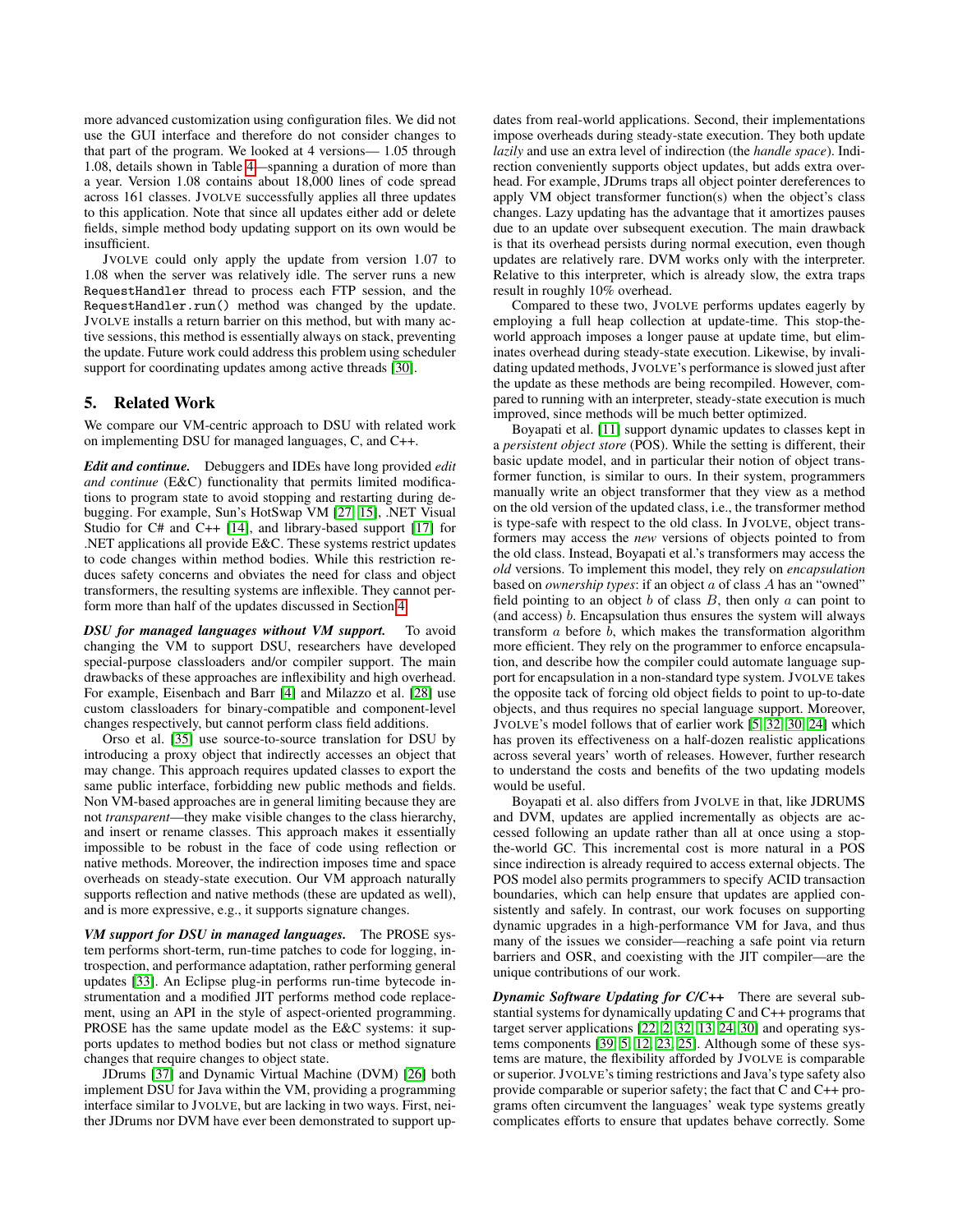prior systems [\[30,](#page-11-16) [24,](#page-11-5) [13\]](#page-10-2) have focused on means to reach DSU safe points quickly, and we plan similar efforts as future work. In particular, we plan to extend our support for OSR to apply to running methods whose bytecode has changed, allowing the user to map an active method's PC and stack frame and those of its new version, similar to support provided by UpStare [\[24\]](#page-11-5).

The lack of a VM is a disadvantage for C and C++ DSU. For example, because a VM-based JIT can compile and recompile replacement classes, it imposes no steady-state execution overhead. By contrast, C and C++ implementations must use either staticallyinserted indirections [\[22,](#page-11-18) [32,](#page-11-4) [39,](#page-11-6) [5,](#page-10-3) [24\]](#page-11-5) or dynamically-inserted trampolines to redirect function calls [\[2,](#page-10-0) [12,](#page-10-5) [13,](#page-10-2) [3\]](#page-10-1). Both cases impose persistent overhead on normal execution and inhibit optimization. Likewise, because these systems lack a garbage collector, they either do not update object instances at all [\[3\]](#page-10-1), update them lazily [\[32,](#page-11-4) [13\]](#page-10-2) or perform extra allocation and bookkeeping to locate the objects at update-time [\[5\]](#page-10-3). Finally, because these systems lack support for on-stack replacement, they must pre-compile potentially long-running methods specially, so that they can be updated while they run. These techniques impose time and space overheads on steady-state execution, and in some cases limit update flexibility.

*Other proposals* Gilmore et al. [\[20\]](#page-11-17) propose DSU support for modules in ML programs using a similar, but more restrictive programming interface compared with JVOLVE. They formalize an abstract machine for implementing updates using a copying garbage collector. Duggan [\[16\]](#page-10-16) also proposes dynamic updates to ML programs, focusing on lazy updates to data type definitions. Neither approach was ever implemented.

UpgradeJ [\[8\]](#page-10-7) is an extension to the Java language design supporting class upgrades, in two flavors: *revision upgrades*, which may modify method bodies, and *evolution upgrades*, which may add new methods and fields. Programmers control the effects of upgrades using *version annotations*, introduced by Bierman et al. [\[7\]](#page-10-17) in earlier work. For example, the programmer may write  $o = new$ Button $[1=]$  () to force o to always use version 1 methods, while writing  $p = new Button[1+]()$  or  $p = new Button[1+]()$ allows p to be revised or evolved, respectively. UpgradeJ's update model is easier to implement than JVOLVE's because it need not change existing object instances. Of course, the downside is a loss of flexibility. Many of the updates to our benchmark applications change field contents and layout. UpgradeJ does not support these updates. On the other hand, evolution upgrades add power over simple method body updates, and consequently enable more realworld updates to be supported [\[41\]](#page-11-25). There is no implementation of UpgradeJ.

## 6. Conclusions

This paper presents JVOLVE, a Java virtual machine with support for dynamic software updating. JVOLVE is the most full-featured, best-performing implementation of DSU for Java published to date. We demonstrate its flexibility and safety by successfully applying updates for one to two years worth of releases for three programs: Jetty webserver, JavaEmailServer, and CrossFTP server. JVOLVE imposes no overhead during a program's steady-state execution. JVOLVE's DSU support builds naturally on top of existing VM services, including dynamic class loading, thread synchronization, return barriers, on-stack replacement, JIT compilation, and garbage collection. It is probably optimistic to believe that DSU will be able to support every update. Nevertheless, our results demonstrate that dynamic software updating support can be naturally incorporated into modern VMs, and that doing so has the potential to significantly improve software availability by reducing downtime.

## Acknowledgments

We thank Iulian Neamtiu and the anonymous reviewers for helpful comments on drafts of this paper. We thank the Jikes RVM community, Mike Bond, David Grove, and Filip Pizlo for helpful advice, particularly toward understanding Jikes RVM. This work is supported by NSF CNS-0346989, CCF-0811524, NSF CNS-0719966, NSF CCF-0429859, Intel, IBM, CISCO, and Microsoft. Any opinions, findings and conclusions expressed herein are the authors' and do not necessarily reflect those of the sponsors.

# References

- <span id="page-10-11"></span>[1] B. Alpern, D. Attanasio, J J. Barton, A. Cocchi, S. Flynn Hummel, D. Lieber, M. Mergen, T. Ngo, J Shepherd, and S. Smith. Implementing Jalapeño in Java. In Proc. OOPSLA, 1999.
- <span id="page-10-0"></span>[2] Gautam Altekar, Ilya Bagrak, Paul Burstein, and Andrew Schultz. OPUS: Online patches and updates for security. In *Proc. USENIX Security*, 2005.
- <span id="page-10-1"></span>[3] Jeff Arnold and Frans Kaashoek. Ksplice: Automatic rebootless kernel updates. In *Proc. EuroSys*, 2009.
- <span id="page-10-15"></span>[4] Miles Barr and Susan Eisenbach. Safe upgrading without restarting. In *Proc. ICSM*, 2003.
- <span id="page-10-3"></span>[5] A. Baumann, J. Appavoo, D. Da Silva, J. Kerr, O. Krieger, and R. W. Wisniewski. Providing dynamic update in an operating system. In *Proc. USENIX Annual Technical Conference*, 2005.
- <span id="page-10-4"></span>[6] Andrew Baumann, Jonathan Appavoo, Robert W. Wisniewski, Dilma Da Silva, et al. Reboots are for hardware: challenges and solutions to updating an operating system on the fly. In *Proc. USENIX Annual Technical Conference*, 2007.
- <span id="page-10-17"></span>[7] Gavin Bierman, Michael Hicks, Peter Sewell, and Gareth Stoyle. Formalizing dynamic software updating. In *Proc. Second International Workshop on Unanticipated Software Evolution*, 2003.
- <span id="page-10-7"></span>[8] Gavin Bierman, Matthew Parkinson, and James Noble. UpgradeJ: Incremental typechecking for class upgrades. In *Proc. ECOOP*, pages 235–259, 2008.
- <span id="page-10-12"></span>[9] S. M. Blackburn, P. Cheng, and K. S. McKinley. Oil and water? High performance garbage collection in Java with MMTk. In *Proc. ICSE*, 2004.
- <span id="page-10-13"></span>[10] S. M. Blackburn, K. S. McKinley, R. Garner, C. Hoffman, A. M. Khan, R. Bentzur, A. Diwan, D. Feinberg, D. Frampton, S. Z. Guyer, M. Hirzel, A. Hosking, M. Jump, H. Lee, J. E. B. Moss, A. Phansalkar, D. Stefanović, T. VanDrunen, D. von Dincklage, and B. Wiedermann. Wake up and smell the coffee: Evaluation methodology for the 21st century. *Communications of the ACM*, 51(8):83–89, August 2008.
- <span id="page-10-10"></span>[11] Chandrasekhar Boyapati, Barbara Liskov, Liuba Shrira, Chuang-Hue Moh, and Steven Richman. Lazy modular upgrades in persistent object stores. In *Proc. OOPSLA*, 2003.
- <span id="page-10-5"></span>[12] Haibo Chen, Rong Chen, Fengzhe Zhang, Binyu Zang, and Pen-Chung Yew. Live updating operating systems using virtualization. In *Proc. VEE*, June 2006.
- <span id="page-10-2"></span>[13] Haibo Chen, Jie Yu, Rong Chen, Binyu Zang, and Pen-Chung Yew. POLUS: A POwerful Live Updating System. In *Proc. ICSE*, 2007.
- <span id="page-10-6"></span>[14] Microsoft Corporation. Edit and continue. [http://msdn2.](http://msdn2.microsoft.com/en-us/library/bcew296c.aspx) [microsoft.com/en-us/library/bcew296c.aspx](http://msdn2.microsoft.com/en-us/library/bcew296c.aspx), 2008.
- <span id="page-10-14"></span>[15] M. Dmitriev. Towards flexible and safe technology for runtime evolution of java language applications. In *Proc. Workshop on Engineering Complex Object-Oriented Systems for Evolution*, 2001.
- <span id="page-10-16"></span>[16] Dominic Duggan. Type-based hot swapping of running modules. *Acta Inf.*, 41(4-5):181–220, 2005.
- <span id="page-10-8"></span>[17] Marc Eaddy and Steven Feiner. Multi-language edit-and-continue for the masses. Technical Report CUCS-015-05, Columbia University Department of Computer Science, April 2005.
- <span id="page-10-9"></span>[18] Torbjörn Ekman and Görel Hedin. The Jastadd extensible Java compiler. In *Proc. OOPSLA*, 2007.